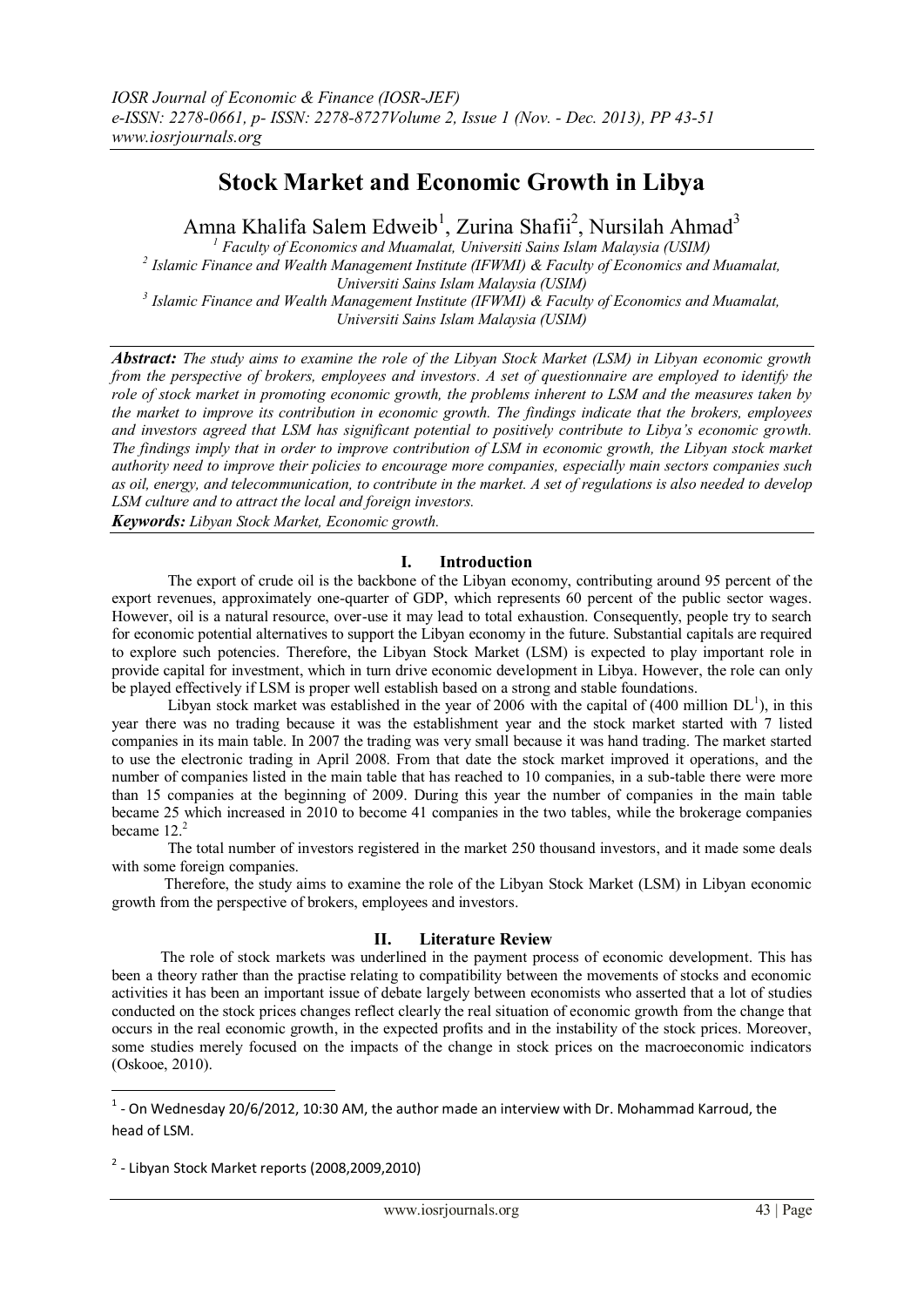In their paper Levine and Zervos (1998), using data on 47 countries from 1976 through 1993, showed that:

"Stock market liquidity and banking development both positively predict growth, capital accumulation, and productivity improvements when entered together in regressions, even after controlling for economic and political factors. The results are consistent with the views that financial markets provide important services for growth, and that stock markets provide different services from banks. The paper also finds that stock market size, volatility, and international integration are not robustly linked with growth, and that none of the financial indicators are closely associated with private saving rates."

Besides, Nieuwerburgh, Buelens and Cuyvers (2005) investigated the long-run relationship between financial market development and economic development in Belgium. They built a data set on financial development indicators for Belgium. The study used annual data for 1830-2000 for the Brussels stock exchange (BXS), described in Annaert, Buelens, Cuyvers, Ceuster, Devos, Gemis, Smedt and Paredaens (1998). There are many variables in this study such as, market capitalization ratio and total number of listed shares*.* They found a strong result which is stock market development caused economic growth in Belgium, especially in the period between 1873 and 1914.

Furthermore, Suliman and Hala (2011), In their study the causal relationship between stock market development and economic growth in Sudan, based on time series data during the period 1995 - 2009. The study used the Granger causality test based on unit root tests. The stock market is measured by two variables which are market capitalization ratio (size proxy), and real value traded ratio (liquidity proxy), while the economic growth is proxied by real GDP figure. The study explored that the causal linkage between stock market development and economic growth which is sensitive to the measure used for describing the stock market development. When the size variable (market capitalization) is used, the results show bi causal linkage between stock market development and economic growth. However, when the real value traded ratio (liquidity proxy) is used the results indicate that there is a unidirectional relationship from economic growth to stock market development. Overall, the study found that stock market development in Sudan leads the Sudanese economy to growth at least in the period of study, which will agree with the "supply leading" hypothesis.

Najib (2009) investigated, in his PhD research the determinants of economic growth reform and stock market performance in Libya over the period 1999 – 2007. He employed three types of methods: 1) a selfadministered questionnaires were distributed to the entire target population of the Libyan financial market, banking sector and some companies, 2) semi-structured interviews were held with managers in branches of companies, selected via a stratified sample of respondents to the self-administered questionnaires, and 3) collected financial market data from 42 emerging countries during the period 1995-2006. The independent variables in this study are economic reform programme macro – economic and finance maturity. The dependent variable is stock market performance. The findings of this study reported that the stock market and the banking sector in Libya in particular and the emerging economy in general are complementary rather than alternatives in providing financial services to the economy.

Using annual data, Sumit Agarwal (ND), examined the relationship between stock market development and economic growth for the period from 1992 to 1997 for nine African countries. Market capitalization ratio (MCR) and turnover ratio (TR) are independent variables in this study meanwhile foreign direct investment (FDI), investment (INV) and primary school enrolment (PE) are used as dependent variables. The results of this study showed that there is a positive relationship between several indicators of the stock market performance and economic growth. This paper aims to evaluate the link between stock market development and economic growth by identifying the linkage among some stock market variables and investment. The findings are that the value-of-shares-traded ratio (TR) doesn't have an effect of stock market liquidity, however the results, were not the same for all nine African countries. It is only applicable to the case of countries which have highly volatile stock markets, and it causes the turnover ratio to be a misleading indicator of liquidity.

## **III. Data And Methodology**

This study employs the method of sampling due to inability in obtaining the respondents of the society and small population size of staff and brokerages firms. Hence, the study sample becomes 110 (staff and employees), 11 (broker) and 459 (investors) = 580. Due to the nature of the subject of the study, the study population consists of three categories, as follows:

The primary data collection method of this study is questionnaire. The questionnaire contains two main parts. The first part is merely on the demographic characteristic of the respondents such as gender, functional capacity, study level, the years of experience. The second part focuses on the study objectives and hypotheses, namely (i) the role of the LSM in economic growth; (ii) the contribution of local and foreign investors in the LSM, and the measures taken to appeal to them. The present study uses Likert scale to measure the responses of the respondents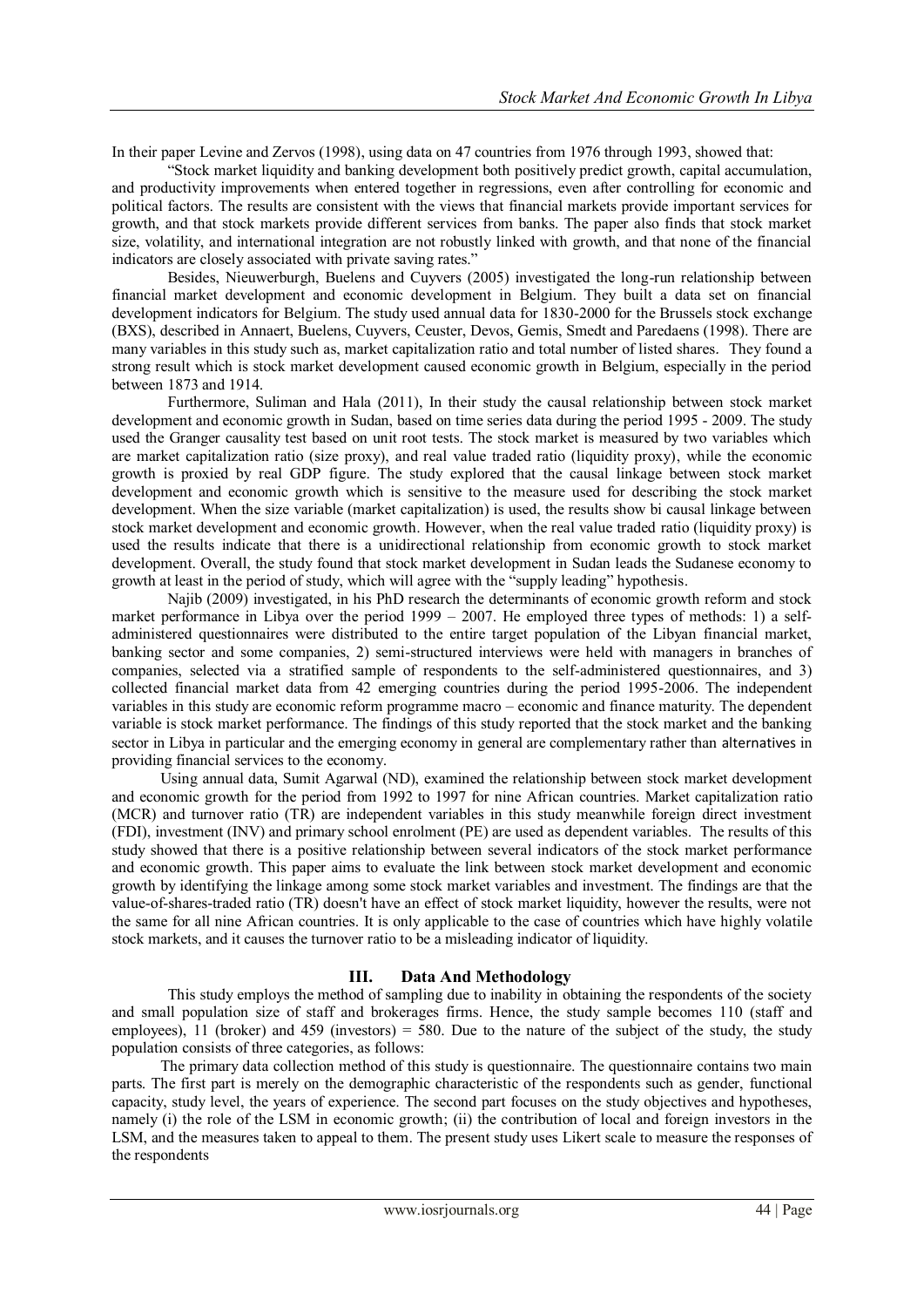# **IV. The Overview Of Libyan Economy And Stock Market**

The main characteristics of the Libyan economy and the events that happened since the country became independent in 1951. There is also a focus on the 20-year period prior to the United Nation UN**.** To evaluate the Libyan economy there are four questions that need to be answered to know what the nature of Libyan economy and its features some may wonder, if it is capitalist, socialist or mixture of both? Is it directed by free market forces a centrally – controlled economy? Is it market oriented or state – controlled? Is it based on a mix of Islamic principles and socialist?

The non-stop and often discrepant changes in economic policies, and the instability of these policies during the last three decades contributed to complicate the issues to answer the research questions above. However, there are three stages that characterize the Libyan economy:

**First Phase:** It started in 1970 and can be described as a period of transition to socialism by nationalising oil companies and making plans and allocations for development especially in industry and agriculture.

**Second Phase:** This stage started in 1980 when the government decided to stop the private sector in Libya, this was done by virtue of the law 4/1980 and under the collecting and redistributing wealth slogan. This stage targets are creating new policies as an instrument to control and orient the private sector.

**Finally:** The current stage started in 1999. The goal was to find several of income sources to diversify the local economy instead of oil to improve the role of the non – oil sector in it.

Libya is one of the developing countries with a large land mass and a low density of population and along with a large endowment of natural resources (oil and gas). The Libyan economy has a strong interdependence with the rest of the world, especially in the field of trade. As such, the country is strongly reliant on crude oil exports as the main source of foreign exchange earnings. However, as one of the oil-rich countries in the Middle East and North Africa (MENA) region, the Libyan economy until recently has been supported heavily by oil exports. With fluctuating and declining oil prices and revenues in the last two decades, since the 1970s Libya has exerted notable efforts to achieve the aim of economic diversification (A. Al- Jabiri 2012). These efforts have led to sustained investment in the non-oil sectors, particularly in agriculture, manufacturing, and other sectors of the economy. On the other hand, the Libyan economy was plagued by many problems that made it unable to be ranked among the advanced economies. In addition to the above-mentioned problem, there was an economic embargo imposed on Libya in the eighties, which started the transition to a socialist system in the nineties, which resulted in the central economic situation in Libya during the last four decades.

#### **In his study Najib (2009) reported that:**

"The economic situation of one of the MENA economies, namely that of Libya, which has witnessed organisational variations following the revolution of 1969, since when the Libyan economy has been driven by the Green Book Theory which provides: "for a socialist state and a state-planned economy. Investment was essentially state-driven and trade and price controls, along with subsidies, were widespread. Economic performance was [strictly] constrained by stifling government interference in the economy and an [unfavourable] business climate. Economic conditions began to deteriorate in the mid-1980s with the fall in world oil prices, and worsened in the 1990s as a result of UN economic sanctions. The authorities were reluctant to initiate any economic reforms [whilst] the country was subject to sanctions", IMF (2005: 5)

Furthermore, there are many secondary factors that have helped to exacerbate the weakness of the Libyan economy, the most important one is that Libya is an economy of consumers and consumes large returns from crude oil that is exported without a corresponding to a real increase in production in addition to a large increase in imports without a corresponding increase in exports from the non-oil sectors or export-based industries, and oil derivatives. Moreover, there is another factor that has a significant impact on the effectiveness of the Libyan economy; the scarcity of human resources that constitutes strong support for the success of any economy. The Libyan economy depends solely on foreign labour, and in spite of the workers that constitute the violation and illegality in the vast majority of this employment, which come from several countries, mainly Egypt, Sudan, Turkey, Chad, Niger, Tunisia, Morocco, Syria, in all sectors. The proportion of non-Libyan employment in the Libyan labour market contributes approximately 70%. (Zeaad Akel, 2010).

"The Libyan government has to activate the economic reforms after the lifting of international sanctions in 2003 and the U.S. in 2004 on Libya. The Government has taken several measures to strengthen the role of the private sector by slashing interest rates to encourage the demand for loans by the private sector, and encouraged private investment, domestic and foreign, and put a new law to tax, and removed the tariff concessions of public institutions, and cut taxes on imports, and begun preparations for the new banking law giving the Libyan Central Bank independence in managing monetary policy and strengthening banking supervision"(Alhibaika, 2012).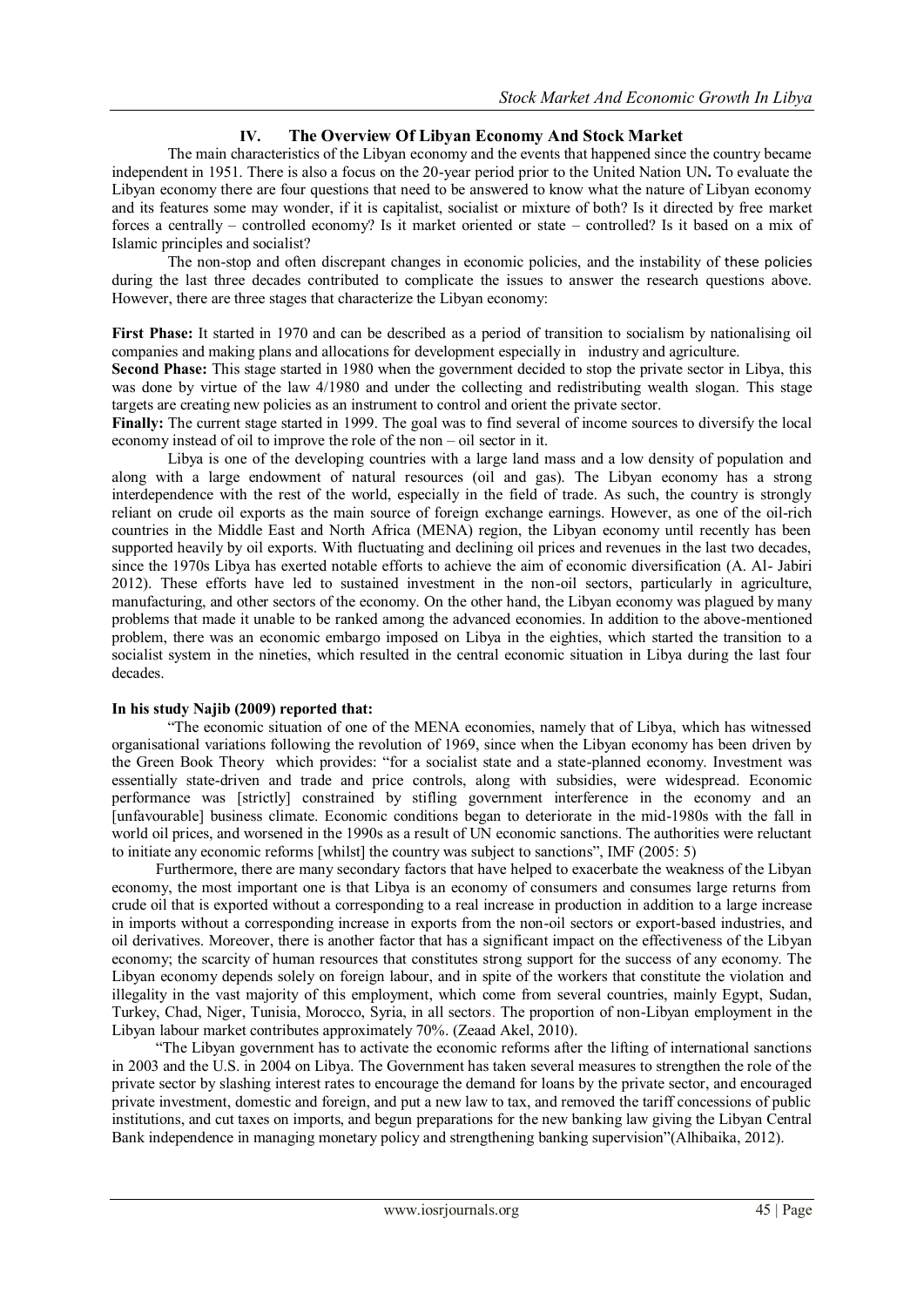On the other hand, in the last few years, Libya has had problems attracting foreign direct investments. The evidence is the value of these investments decreased from 4.1 Billion \$ in 2008 to 2.7 Billion \$ in 2009 (Jasem Hossain, 2010).

Having recognized the significance of the stock market on economic, Libyan government has initiated a financial sector reform programme and has increased the efforts towards creating a stock market in the country to promote economic growth. Thus the LSM was established in 2006. The Libyan Stock Market is a public limited company with capital of 400 Million LD (Mohammad Karroud, 2013). <sup>3</sup>Aljaniri (2012) reported that recently, in Libya many economists' financial authorities and recent studies have recognized that the establishment of capital markets is necessary for improving medium and long term financial intermediation, enhancing savings mobilization, augmenting financial sector competition, facilitating the conduct of monetary policy through indirect instrument, and attracting much needed foreign capital. The main contributing sectors in the LSM are the banking and insurance sectors with the absence of the pioneer sectors in Libya which are the oil sector, and the other important sectors for Libyan Economy such as telecommunication and agriculture sectors. During the years for 2006 and 2007 the LSM was using hand trading, for this reason its operations were very few. Starting from April 2008 LSM started to use electronic trading which contributed to improved and highly increased trading to become high(LSM, 2008).

The aim of the Libyan Stock Market is to promote and diversify the finance availability, facilitate privatization programs and the granting of credit, and making the range of investment possibilities more available, and also institutional investors. The LSM also aims to ensure the transparency of economic and financial information. In addition to the 10 companies listed in the main table that has reached to 10 companies, in a sub-table there were more than 15 companies. In the same year, it also launched the new website for the market, which operates according to the latest technique. The website provides a range of new services such as the short message service centre and voice services which enable the investor to follow up its operations in the market immediately.

Along with the number of listed companies based on the Central Depository and for which the market records the management shareholders with more than 25 companies, the total number of investors registered in the market 250 thousand investors. Meanwhile, the numbers of brokerage firms are 11 companies engaged in buying, selling and providing advice and services to promote the Department of Subtraction (LSM, 2009).

At the international level, the Libyan stock market has succeeded in attracting the attention of the other Arab markets and received the honour of the presidency of the Arab stock exchanges for the year 2010, as well as, membership of the Executive Committee of the deposit of Africa and the Middle East (Alameda). It also joined the organization of International protection of the investor, and it was one of the first acceded to the Arab stock markets. In addition, it became a member of the Union of African stock exchanges, and attained the membership of the (Al-ana) Numbering International organization and the World Federation of Exchanges as an observer (LSM,2009). In 2010 the trading value of the Libyan stock market was about 183,826,213,480 Libyan Dinars, and the trading operations were 9554. Market capitalization was 3,767,773,648,000 during the same year (LSM 2010).

In general, the increase in the number of investors reaches around 250.000. The number of Registered Companies was 41, and the increase of the average daily trading value was 304,005 L.D in 2010(according to Libyan Central bank  $1\$  = 1.24 DL). In addition, the daily average trading in 2010 rose to 304,005.260 LD in about 7,465 transactions. The number of Brokerage companies in 2008 was 12 and became 25 listed companies in 2010 (LSM, 2010).

In 2011, the market closed on 22/02/2011 because of the war which happened on 17/02/2011. This war caused a one year shutdown until 22/02/2012. This situation led to the delay in the performance of the market (LSM, 2011). Table 1 illustrates the trading summary of the LSM in the study years.

| rapic 1. rrading summary<br>in the stuary years (100D<br>1.00 J L D |                      |                       |               |                |                |           |  |  |
|---------------------------------------------------------------------|----------------------|-----------------------|---------------|----------------|----------------|-----------|--|--|
| 2008                                                                |                      |                       |               |                |                |           |  |  |
| <b>Statement</b>                                                    | <b>Trading value</b> | <b>Trading volume</b> | No. of trades | <b>MCV</b>     | <b>STV</b>     | TR        |  |  |
|                                                                     |                      |                       |               |                |                |           |  |  |
| Total of trading                                                    | 29.276.065.60        | 29.276.065.60         | 4.231.00      | 874,780,997.50 | 29,276,065.600 | $0.35\%$  |  |  |
| 2009                                                                |                      |                       |               |                |                |           |  |  |
| <b>Statement</b>                                                    | <b>Trading value</b> | <b>Trading volume</b> | No. of trades | <b>MCV</b>     | <b>STV</b>     | <b>TR</b> |  |  |
| Total of trading                                                    | 65.548.389.600       | 5.493.846             | 5.912         | 2,654,819,771  | 65,548,389,600 | 1.38%     |  |  |
|                                                                     | 2010                 |                       |               |                |                |           |  |  |
| <b>Statement</b>                                                    | Trading value        | <b>Trading volume</b> | No. of trades | <b>MCV</b>     | <b>STV</b>     | <b>TR</b> |  |  |
| Total of trading                                                    | 58,065,004.650       | 4,513,994.000         | 7,514         | 3,770,649,810  | 77,948,213,480 | 0.24%     |  |  |
| Starting from 22/02/2011 The market was closed                      |                      |                       |               |                |                |           |  |  |

**Table 1: Trading summary in the study years (1USD = 1.35LD)**

-<sup>3</sup> On Wednesday 20/6/2012, 10:30 AM, the researcher made an interview with Dr Mohammad Karroud a head of Libyan Stock Market.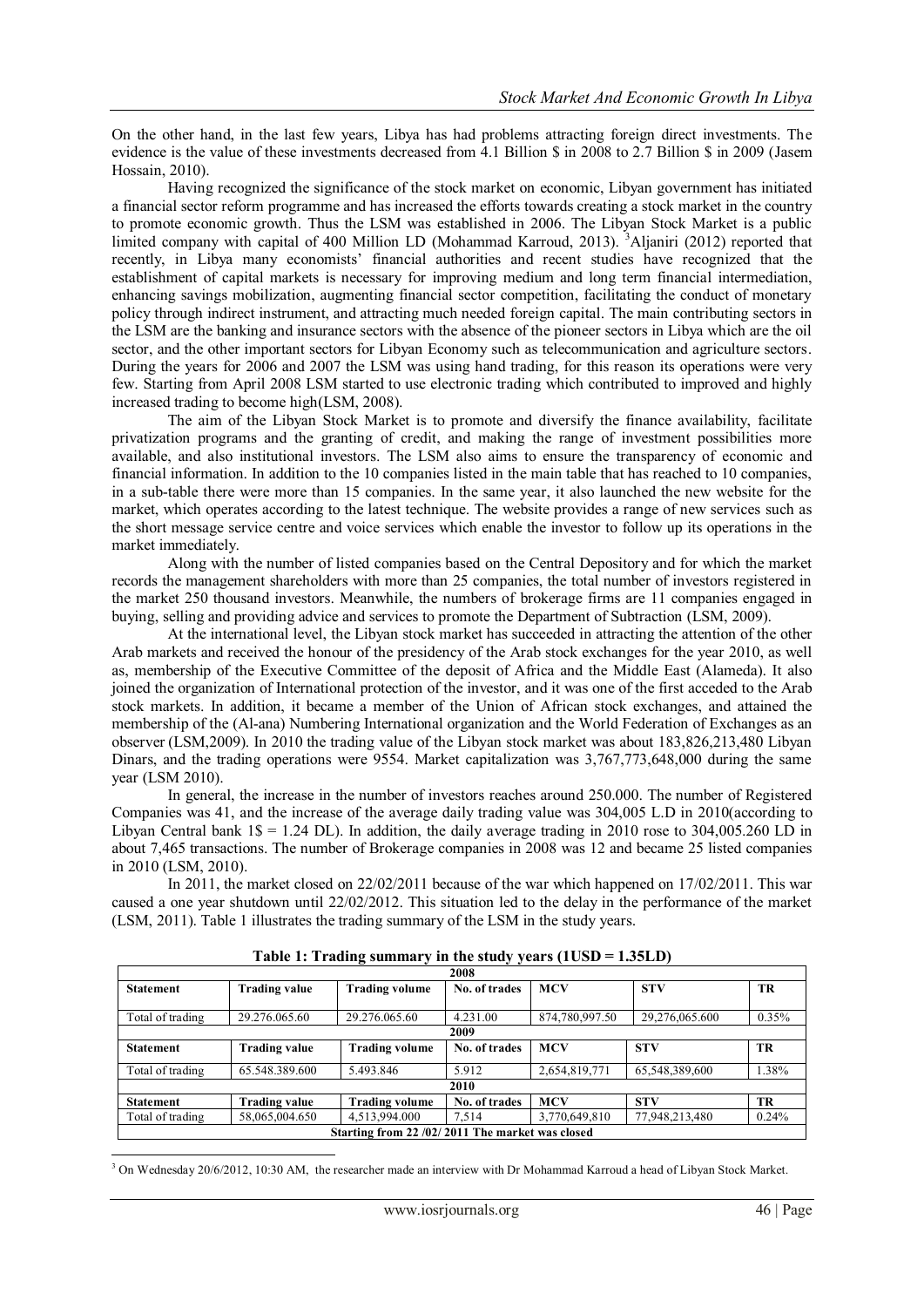#### **Source: LSM report (2008, 2009, 2010)**

Brokerage companies are the intermediaries for trading in the financial markets, thus the success of financial markets depends on the success of related parties such as investors, corporations and brokerage companies. Brokerage companies are the core entity in the financial market because they play the mediation role between the investors and the stock market and they assist the investors to access the market at the lowest cost. Specifically, they provide the financial consultation regarding investments for their customers and recommend them to subscribe to securities according to the applied laws and regulations (Libyan stock market annual report, 2009). The brokerage companies in LSM have been presented in the following table.

| No             | r abit $\mathbf{z}$ . Di oiverage companies in Ebiti<br>Name of company |
|----------------|-------------------------------------------------------------------------|
|                | Altadamon company                                                       |
| $\overline{2}$ | International Belton company                                            |
| $\mathbf{3}$   | Sarab company                                                           |
| 4              | Almassar company                                                        |
| 5              | Green Aprow company                                                     |
| 6              | Libya for service financial company                                     |
|                | Foreign Exchange company                                                |
| 8              | International Arab company                                              |
| 9              | Annour company                                                          |
| 10             | Universal Financial investment company                                  |
|                | The National group                                                      |
| 12.            | Alwaseet Almobasher company                                             |

**Table 2: brokerage companies in LSM**

**Source: LSM annual report 2010**

In April 2008, the Libyan Stock Market started its Automated Trading System (ATS) based on the Egyptian model. This new computerized system was designed to make the market more transparent and efficient, and it complements the Central Clearing Depository System (CCDS) which was introduced in 2008. From the beginning of it establishment, LSM has adapted the new system of information technology in order to synchronize with the standards and specifications of the international stock market These IT systems such as installing technical equipment (servers) to run the main system of the market, and installing the electronic systems related to trading, depository, clearing and monitoring, forming internal computer networks in line with the market standards and protecting it with the proper applicable programs. These measures came with preparing bank data related to the technical department in the market connecting them by the internet. However, there are a lot of agreements that were concluded done in this regard. For instance, signing contracts about income and install trading, clearing and control systems, signing an understanding memo with (NCDX), and (MCX) Exchange in India, also cooperation agreement with the London Stock Market, as well as an agreement with the Arab society of certified accountants in Jordan. The LSM reports which contain annual data show that more than 6.075 million Libyan dinar were the cost of technical equipment's in LSM. Therefore, it can be said that the Libyan Stock Market has gained good experience from the international community and other Arab countries capital markets to develop the Libyan market in terms of information technology, which of course will help to increase the stock market efficiency ( Al-Jabiri, 2008).

## **V. Findings And Discussion**

#### **1. Demographic analysis**

The majority of respondents are males (475), while the number of female respondents is (72). This big difference comes from the culture of Libyan people, and because the LSM is new so, Libyan knowledge of it is still small. The chart below shows classification based on gender:

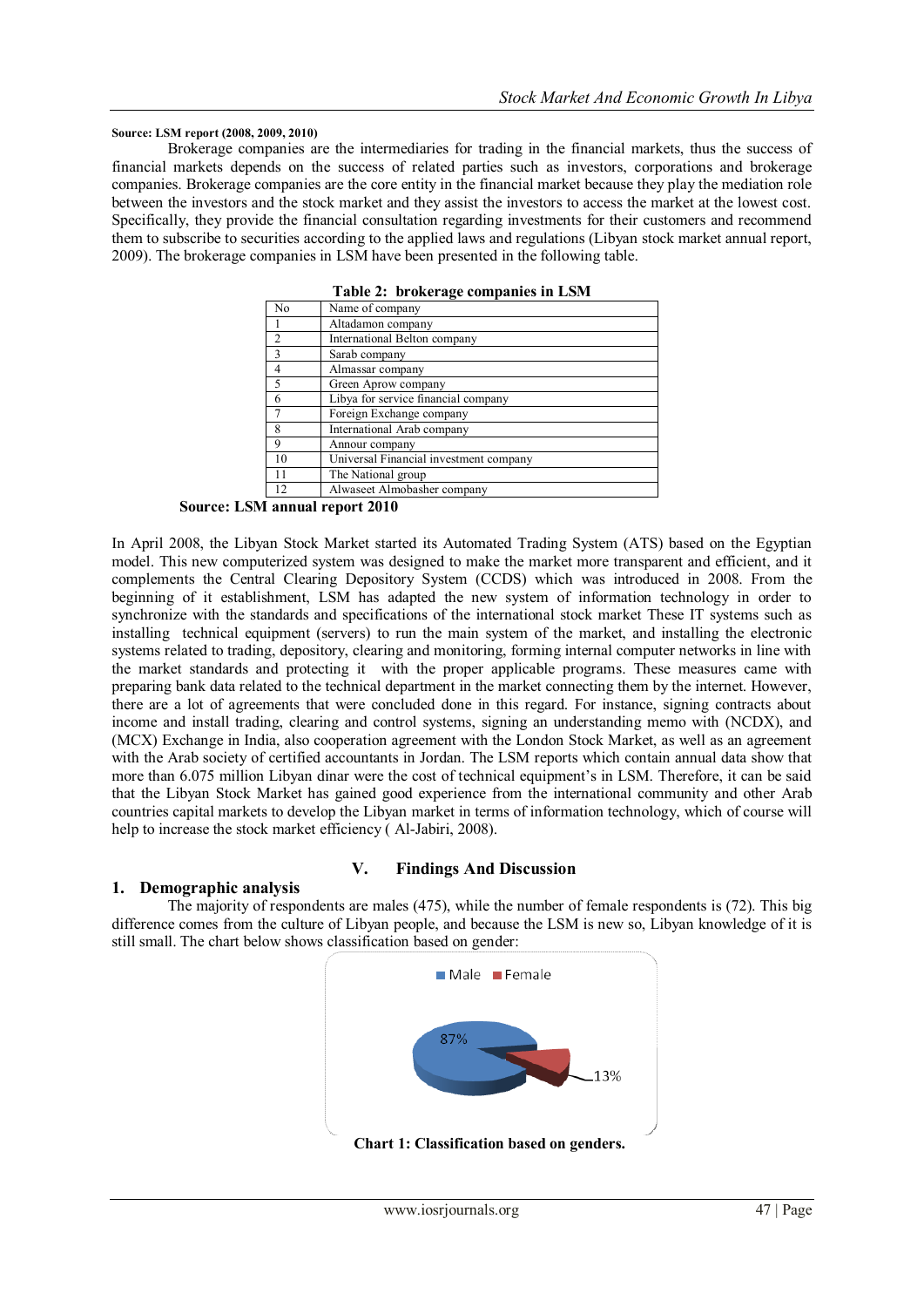The largest number of respondents is investors (81.7%), while the average of heads of managements and brokerages were the least (1.6%). The chart below illustrates the average of respondents according to their function capacity.



# **Chart 2: Percentage Distribution according to functional capacity**

More than (50%) percent of the respondents have a bachelor degree, meanwhile the small average is in PhD which is (3.3%) fifty percent of them are LSM members. The chart (4) below illustrates the Classification of participants according to their study level.



**Chart 3: Percentage Distribution according to Study Level**

There is a small difference between the years of experience of first and second groups of respondents, this ratio due to the recent exposure of Libya to the stock market. The number of respondents who have seven years or more experience is smaller than the number of other groups, the average of this group is 23%, while the average of other groups are 37% and 39% respectively. The pie chart (4) below illustrates the Classification of participants according to their experience years.



**Chart 4: Percentage Distribution according to experience years**

## 2. **Statistical analysis**

The researcher divided the questionnaire into two groups which is in line with the objective of the present study. They are:

- (i) Stock market development and economic growth
- (ii) The investors

The study used a *t***-test** in order to know the significance of each statement. The following table shows the Mean, Standard Deviation (SD), *t*-test and *P*-value (representing a significant level, only if the value is 0.05 and below) for each statement of the study.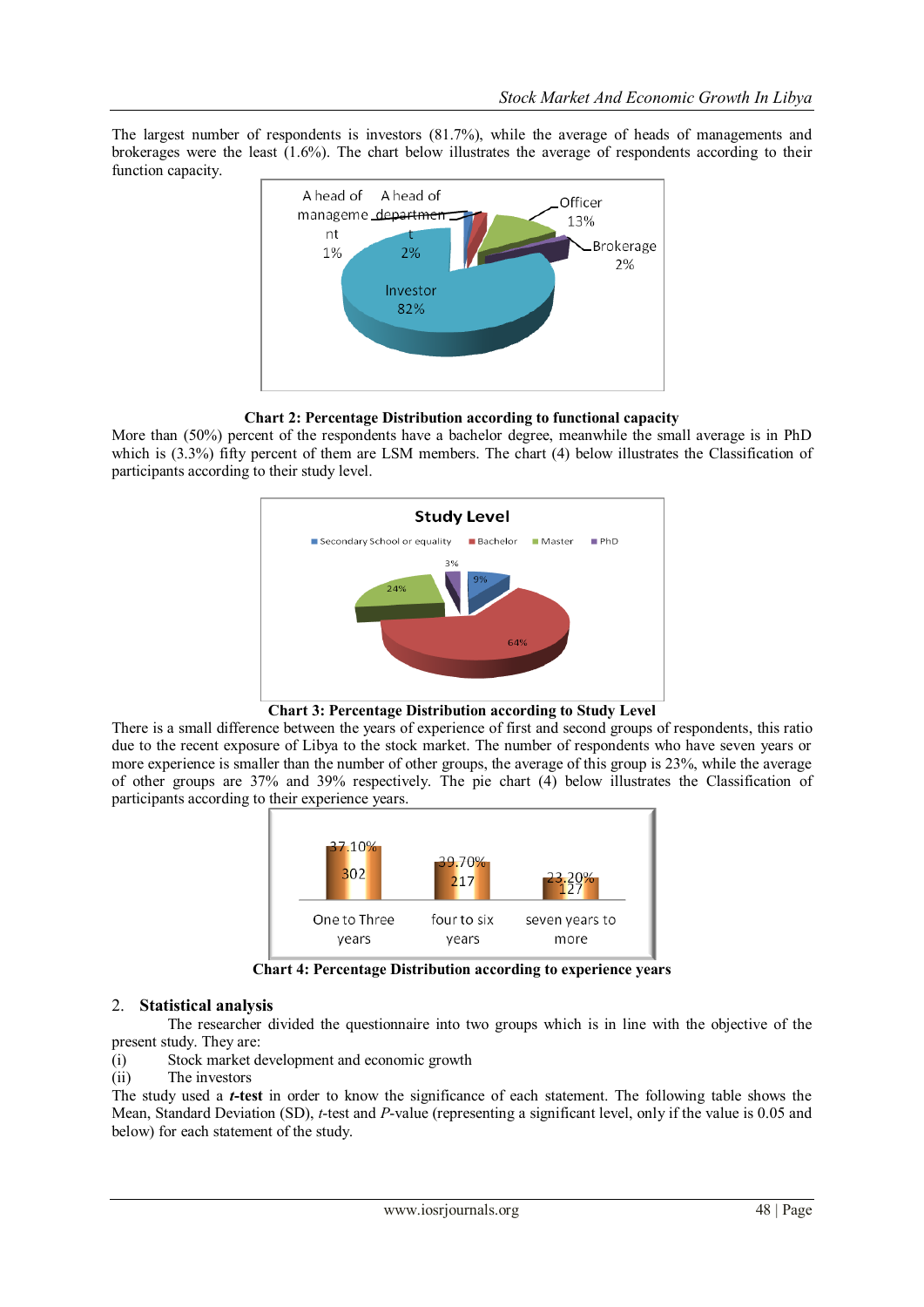## **First group: Stock market development and economic growth**

The questions of this group are about the first objective of the research which is about the impact of LSM on economic growth in Libya. T -test analysis proved that the LSM has a strong impact on economic growth in Libya and this is clear from the findings of the questionnaire results through the fifteen questions which pertain to this hypothesis, which in turn achieved the first goal of the research objectives.

The table (3) below presents the frequency of distribution for the Libyan Stock Market and Economic Growth:

| No             | <b>Statement</b>                      | <b>Strongly</b>  | <b>Disagree</b> | Don't  | Agree  | <b>Strongly</b> | Total |
|----------------|---------------------------------------|------------------|-----------------|--------|--------|-----------------|-------|
|                |                                       | <b>Disagree</b>  |                 | Know   |        | Agree           |       |
|                |                                       | $\left(1\right)$ | (2)             | (3)    | (4)    | (5)             |       |
|                | Stock Market has a big role in        | $\mathfrak{D}$   | 228             | 24     | 186    | 107             | 547   |
|                | economic growth                       | (0.4)            | (41.7)          | (4.4)  | (34.0) | (19.6)          | (100) |
| 2              | Stock Market has a small role in      | 84               | 164             | 41     | 255    | 3               | 547   |
|                | economic growth                       | (15.4)           | (30.0)          | (7.5)  | (46.6) | (0.5)           | (100) |
| 3              | Libyan citizen has enough idea about  | 162              | 316             | 27     | 41     |                 | 547   |
|                | LSM and its operations                | (29.6)           | (57.8)          | (4.9)  | (7.5)  | (0.2)           | (100) |
| $\overline{4}$ | Libyan Stock Market is keen to gain   |                  |                 |        |        |                 |       |
|                | the confidence of the people who      | 22               | 20              | 41     | 266    | 198             | 547   |
|                | dealing with them and protect them    | (4.0)            | (3.7)           | (7.5)  | (48.6) | (36.2)          | (100) |
|                | from fraud                            |                  |                 |        |        |                 |       |
| 5              | Stock market is not working on the    |                  |                 |        |        |                 |       |
|                | application of the principle of       | 190              | 189             | 104    | 60     | 4               | 547   |
|                | transparency of clearing and          | (34.7)           | (34.6)          | (19.0) | (11.0) | (0.7)           | (100) |
|                | settlement                            |                  |                 |        |        |                 |       |
| 6              | LSM operates routinely, without       | 164              | 202             | 67     | 108    | 6               | 547   |
|                | specifying any targets for the future | (30.0)           | (36.9)          | (12.2) | (19.7) | (1.1)           | (100) |
| 7              | Transparency and disclosure have an   | 20               | 20              | 27     | 306    | 174             | 547   |
|                | important role in LSM operations      | (3.7)            | (3.7)           | (4.9)  | (55.9) | (31.8)          | (100) |
| 8              | Libyan Stock Market has future        | $\Omega$         | $\overline{4}$  | 134    | 281    | 128             | 547   |
|                | plans to support the Libyan economy   | (0.0)            | (0.7)           | (24.5) | (51.4) | (23.4)          | (100) |
|                | better than now                       |                  |                 |        |        |                 |       |

Table 3: The frequency of distribution for the Libyan Stock Market and Economic Growth

Table (4) below shows the statistical analysis for the categories of the sample.

#### **Table (4) below shows the statistical analysis for the categories of the sample**

| No. | <b>Statement</b>                                                                                                          | Mean | <b>Std. Deviation</b> | $t$ - Test | P-Value  |
|-----|---------------------------------------------------------------------------------------------------------------------------|------|-----------------------|------------|----------|
|     | Stock Market has a big role in economic<br>growth                                                                         | 3.31 | 1.209                 | 5.940      | $*0.000$ |
|     | Stock Market has a small role in economic<br>growth                                                                       | 2.87 | 1.178                 | $2.577-$   | $*0.010$ |
|     | Libyan citizen has enough idea about LSM<br>and its operations                                                            | 1.91 | 0.809                 | 31.549-    | $*0.000$ |
| 4   | Libyan Stock Market is keen to gain the<br>confidence of the people who dealing with<br>them and protect them from fraud. | 4.09 | 0.969                 | 26.398     | $*0.000$ |
| 5   | Stock market is not working on the<br>application of the principle of transparency of<br>clearing and settlement.         | 2.08 | 1.018                 | 21.037-    | $*0.000$ |
| 6   | LSM operates routinely, without specifying<br>any targets for the future.                                                 | 2.25 | 1.118                 | 15.677-    | $*0.000$ |
|     | Transparency and disclosure have an<br>important role in LSM operations.                                                  | 4.09 | 0.915                 | 27.762     | $*0.000$ |
| 8   | Libyan Stock Market has future plans to<br>support the Libyan economy better than now.                                    | 3.97 | 0.713                 | 31.959     | $*0.000$ |

\* *Significant at the 0.05 level*

# **Second Group: The investors**

This group contains fifteen questions which are about the investors they are about the measures taken by the LSM to attract local and foreign investors, the contribution of these two types of investors and the extent of market transparency in the provision of information to investors.

The table (5) below displays the frequency distribution for sample categories about the investors' impression regarding the stock market and their contribution in it.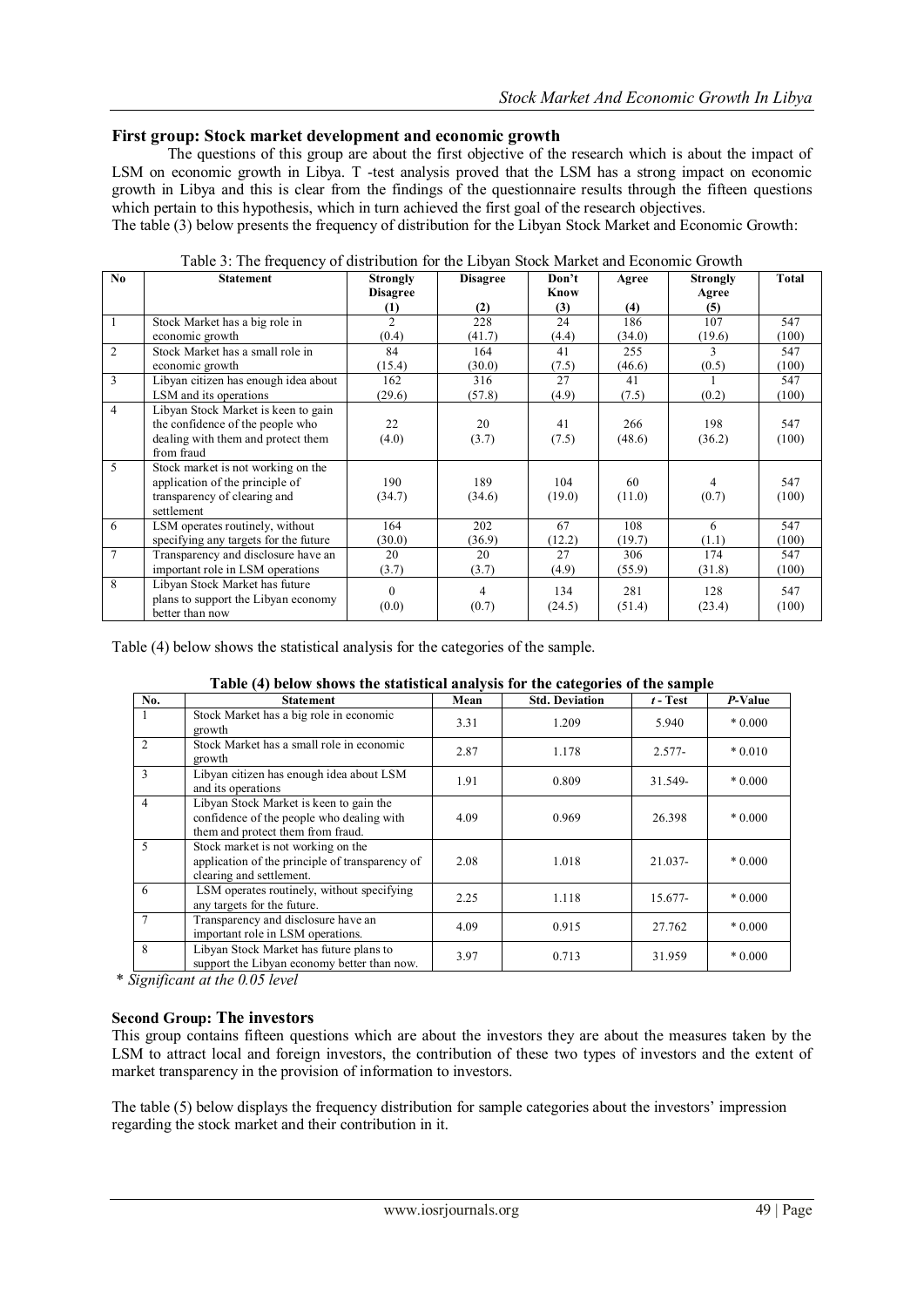| $\mathbf{N}\mathbf{0}$ | <b>Statement</b>                            | <b>Strongly</b> | <b>Disagree</b> | Don't  | Agree            | <b>Strongly</b> | <b>Total</b> |  |
|------------------------|---------------------------------------------|-----------------|-----------------|--------|------------------|-----------------|--------------|--|
|                        |                                             | <b>Disagree</b> |                 | Know   |                  | Agree           |              |  |
|                        |                                             | (1)             | (2)             | (3)    | $\frac{(4)}{58}$ | (5)             |              |  |
| $\mathbf{1}$           | Local investor doesn't have any             | 205             | 261             | 22     |                  |                 | 547          |  |
|                        | contribution in LSM operations              | (37.5)          | (47.7)          | (4.0)  | (10.6)           | (0.2)           | (100)        |  |
| $\overline{2}$         | There is no contribution from the foreign   | 53              | 288             | 126    | 70               | 10              | 547          |  |
|                        | investors (institutions and persons) in     |                 |                 |        |                  |                 |              |  |
|                        | LSM operations                              | (9.7)           | (52.7)          | (23.0) | (12.8)           | (1.8)           | (100)        |  |
| 3                      | The stock market is very interested in the  | 3               | 142             | 48     | 232              | 122             | 547          |  |
|                        | needs and wishes of its investors           | (0.5)           | (26.0)          | (8.8)  | (42.4)           | (23.3)          | (100)        |  |
| $\overline{4}$         | The impression of the investors about       | 3               | 125             | 106    | 234              | 79              | 547          |  |
|                        | LSM is very positive                        | (0.5)           | (22.9)          | (19.4) | (42.8)           | (14.4)          | (100)        |  |
| 5                      | Some investors feel remorse for their       | 23              | 198             | 294    | 29               | $\mathbf{3}$    | 547          |  |
|                        | investment in the Libyan Stock Market       | (4.2)           | (36.2)          | (53.7) | (5.3)            | (0.5)           | (100)        |  |
| 6                      | Libyan Stock Market provides                |                 |                 |        |                  |                 |              |  |
|                        | information to all investors without        | $\overline{c}$  | 46              | 66     | 184              | 231             | 547          |  |
|                        | discrimination (with prevent their          | (3.7)           | (8.4)           | (12.1) | (33.6)           | (42.2)          | (100)        |  |
|                        | diversion for some investors)               |                 |                 |        |                  |                 |              |  |
| $\overline{7}$         | Big investors have more chance to get       |                 |                 |        |                  |                 |              |  |
|                        | the information more than the other         | 117             | 178             | 69     | 181              | 2               | 547          |  |
|                        | investors cause of their relations with the | (21.4)          | (32.5)          | (12.6) | (33.1)           | (0.4)           | (100)        |  |
|                        | LSM members                                 |                 |                 |        |                  |                 |              |  |
| 8                      | LSM provides accurate and complete          | 121             | 135             | 96     | 192              | 3               | 547          |  |
|                        | information to investors, but it is         |                 |                 |        |                  |                 |              |  |
|                        | incomplete                                  | (22.1)          | (24.7)          | (17.6) | (35.1)           | (0.5)           | (100)        |  |
| 9                      | Libyan Stock Market provided its            |                 |                 |        |                  |                 |              |  |
|                        | Information by difficult way which small    | 139             | 290             | 19     | 94               | 5.              | 547          |  |
|                        | investors can't understand them easily      | (25.4)          | (53.0)          | (3.5)  | (17.2)           | (0.9)           | (100)        |  |
|                        | better than now                             |                 |                 |        |                  |                 |              |  |

#### **Table (5): Frequency distribution for sample categories about investors' impression on LSM and their contribution in it**

The numbers in parentheses represent the percentage of each value.

Table (6) below exhibits the statistical analysis for the categories of the sample. **Table 6: The statistical analysis for the categories of the sample**

|                 | Table 0. The statistical analysis for the categories of the sample                                                                        |      |                       |         |          |  |  |  |
|-----------------|-------------------------------------------------------------------------------------------------------------------------------------------|------|-----------------------|---------|----------|--|--|--|
| No.             | <b>Statement</b>                                                                                                                          | Mean | <b>Std. Deviation</b> | t-Test  | P-Value  |  |  |  |
|                 | Local investor doesn't have any contribution in LSM<br>operations.                                                                        | 1.88 | 0.918                 | 28.446- | $*0.000$ |  |  |  |
| $\overline{2}$  | There is no contribution from the foreign investors<br>(institutions and persons) in LSM operations.                                      | 2.44 | 0.899                 | 14.462- | $*0.000$ |  |  |  |
| 3               | The stock market is very interested in the needs and<br>wishes of its investors.                                                          | 3.60 | 1.114                 | 12.592  | $*0.000$ |  |  |  |
| $\overline{4}$  | The impression of the investors about LSM is very<br>positive                                                                             | 3.48 | 1.015                 | 10.995  | $*0.000$ |  |  |  |
| 5               | Some investors feel remorse for their investment in the<br>Libyan Stock Market.                                                           | 2.62 | 0.678                 | 13.176- | $*0.000$ |  |  |  |
| 6               | Libyan Stock Market provides information to all<br>investors without discrimination (with prevent their<br>diversion for some investors). | 4.02 | 1.100                 | 21.767  | $*0.000$ |  |  |  |
| $7\phantom{.0}$ | Big investors have more chance to get the information<br>more than the other investors cause of their relations<br>with the LSM members.  | 2.59 | 1.165                 | 8.333-  | $*0.000$ |  |  |  |
| 8               | LSM) provides accurate information to investors, but it<br>is incomplete.                                                                 | 2.67 | 1.183                 | 6.468-  | $*0.000$ |  |  |  |
| 9               | Libyan Stock Market provided its Information by<br>difficult way which small investors can't understand<br>them easily.                   | 2.15 | 1.019                 | 19.479- | $*0.000$ |  |  |  |

*\*Significant at the 0.05 level*

# **VI. Conclusion**

Based on the findings of this study, the LSM has a big role in promoting economic growth and the contribution of local and foreign investors is a big. Also, LSM took made good measures and has a good plan to attract investors and provides them with a suitable environment for investment. This study comes up with the opportunity given to the Libyan government to understand that it is the time to find financial policies, to encourage companies to contribute in the market especially main sectors companies, and develop financial stock market culture. Besides, they have to support the market to take its measures in order to make investment more attractive to local and foreign investors.